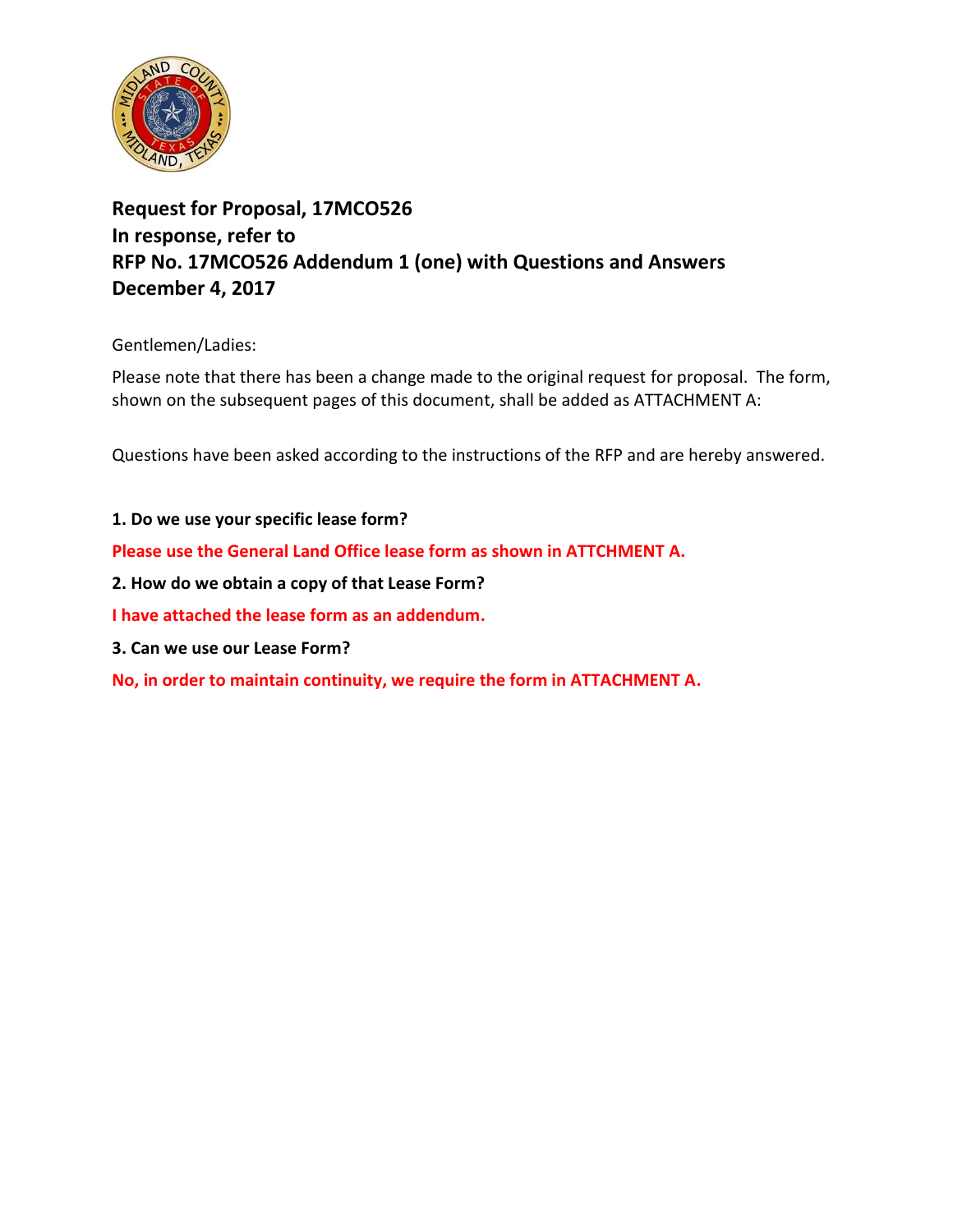#### **OIL AND GAS LEASE NO. 17MCO526**

WHEREAS, pursuant to the Texas Natural Resources Code Chapters 32, 33, 51, and Chapter 52, Subchapters A-D and H, (hereinafter referred to as N.R.C.), and subject to all rules and regulations promulgated by the Texas General Land Office ("GLO") and/or the School Land Board ("SLB") pursuant thereto, and all other applicable statutes and amendments to the N.R.C., the following area (the "Leased Premises"), to-wit:

was, after being duly advertised, offered for lease on the \_\_\_\_ day of \_\_\_\_\_\_, 2017, at 10:00 o'clock a.m., by MIDLAND COUNTY for the sole and only purpose of exploring and drilling for, and producing oil and/or gas that may be found and produced from the Leased Premises; and

WHEREAS, after all bids and remittances which were received up to said time have been duly considered by MIDLAND COUNTY at a regular meeting thereof in MIDLAND COUNTY at Midland, Texas, on the \_\_\_\_ day of \_\_\_\_\_\_\_, **2017**, hereinafter the "effective date" and it was found and determined that \_\_\_\_\_\_\_\_\_\_\_\_\_\_\_\_\_\_\_\_\_\_\_\_\_\_ ("Lessee") whose address is \_\_\_\_\_\_\_\_\_\_\_\_\_\_\_\_\_\_\_\_\_\_\_\_\_\_ had offered the highest and best bid for a lease of the Leased Premises and is, therefore, entitled to receive a lease thereon:

NOW, THEREFORE, I, \_\_\_\_\_\_\_\_\_\_\_\_\_\_\_\_\_\_\_\_\_\_\_\_\_\_, MIDLAND COUNTY JUDGE, hereinafter sometimes referred to as "Lessor," by virtue of the authority vested in me and in consideration of the payment by Lessee of the sum of \_\_\_\_\_\_\_\_\_\_\_\_\_\_\_\_\_\_\_\_\_\_\_\_\_\_, receipt of which is hereby acknowledged and of the royalties, covenants, stipulations and conditions contained and hereby agreed to be paid, observed and performed by Lessee, do hereby demise, grant, lease and let unto Lessee the non-exclusive right to explore for, and the exclusive right to produce and take oil and/or gas from the Leased Premises upon the following terms and conditions:

 **1. RESERVATION:** There is hereby excepted and reserved to Lessor: the full use of the Leased Premises and all rights with respect to the surface and subsurface thereof for any and all purposes except those granted to Lessee, and to the extent herein granted to Lessee; the right to grant third parties seismic, geophysical and geological permits and to enter into other agreements with third parties, which allow such third parties to conduct geophysical, geological or seismic surveys on, over, under, through and across the Leased Premises during the term of this lease; and the rights of ingress and egress and use of the Leased Premises by Lessor and its mineral lessees for purposes of exploring for and producing the minerals which are not covered, or which may not be covered in the future, under the terms of this lease, but which may be located within the surface boundaries of the Leased Premises. All of the rights in and to the Leased Premises retained by Lessor and all of the rights in and to the Leased Premises granted to Lessee herein shall be exercised in such a manner that neither shall unduly interfere with the operations of the other. This lease is made and entered into subject to any existing rights of way, easements, geophysical or geochemical exploration permits.

 **2. TERM:** Subject to the other provisions hereof, this lease shall be for a term of **three (3)** years from the effective date hereof (herein called "primary term") and as long thereafter as oil or gas is produced in paying quantities from the Leased Premises.

 **3. DELAY RENTALS:** If no well is commenced on the Leased Premises on or before the anniversary date of this lease, this lease shall terminate as to both parties unless the Lessee on or before said date shall pay to MIDLAND COUNTY the sum of Ten Dollars (\$10.00) per acre, which if received in MIDLAND COUNTY on or before the anniversary date shall operate as rental and confer on Lessee the privilege of deferring the commencement of a well for twelve (12) months from said date. In like manner and upon like payments the commencement of a well may be further deferred for like periods of the same number of months successively during the primary term hereof. A payment that is submitted electronically shall be considered timely paid if such payment is successfully transmitted to the proper account with the Comptroller of the State of Texas on or before the due date.

 **4. ROYALTY:** All capitalized terms used in this lease that are not defined in this lease shall have the meanings given them in the Rules. Upon production of Oil and/or Gas, Lessee agrees to pay or cause to be paid to MIDLAND COUNTY, for the use and benefit of the State of Texas, during the term hereof, each of the following royalties as applicable to the substances actually produced from the Leased Premises and/or subsequent processing:

- **(a) OIL:** As a royalty on Oil, **one fourth (1/4)** part of the Gross Production or the value thereof, at the option of the Lessor, such value to be calculated at the point the Oil is Ready for Sale and Use and without deduction for expenses, as described in section (4)(k), and determined by the greatest of: (1) the highest posted price, plus premium, if any, paid or offered for Oil of a like type and gravity in the general area where produced and when run, (2) the highest market price thereof paid or offered in the general area where produced and when run, or (3) the gross proceeds of the sale thereof.
- **(b) NON-PROCESSED GAS:** As a royalty on any Non-Processed Gas that is produced from the Leased Premises, Lessee agrees to pay Lessor **one fourth (1/4)** part of the Gross Production or the value thereof received by Lessee or any Affiliate of Lessee, at the option of the Lessor, such value to be calculated (i) at the point at which the Non-Processed Gas is Ready for Sale and Use and without deduction for expenses, as described in section (4)(k), (ii) on a Dry gas basis as to both volume and energy content (as described in the section 30 definitions below), and (iii) based on the higher of:
	- (A) the highest market price paid or offered for gas of comparable quality in the general area where produced and when run; or

(B) the gross price paid or offered to the Lessee; provided that the maximum pressure base in measuring the gas under this lease contract shall equal 14.65 pounds per square inch absolute, and the standard base temperature shall be sixty (60) degrees Fahrenheit, correction to be made for pressure according to Boyle's Law, and for specific gravity according to a test made by chromatographic analysis or the Balance Method.

Provided, however, that if Non-Processed Gas is sold to a parent, subsidiary or affiliate of Lessee, then the royalty due hereunder shall be based on the value of the Gas as either Non-Processed Gas or Processed Gas, as the case may be, in the first sale to a third party in an agreement negotiated at arms' length.

**(c) PROCESSED GAS:** As a royalty on any Processed Gas, Lessee agrees to pay **one fourth (1/4)** part of the Residue Gas and the NGLs extracted, or the value thereof, at the option of the Lessor, such value to be calculated at the point the Residue Gas and/or the NGLs, respectively, are Ready for Sale and Use. All royalties due herein shall be on 100% of the volume of the Gas produced from the Leased Premises (calculated on a Dry gas basis as to both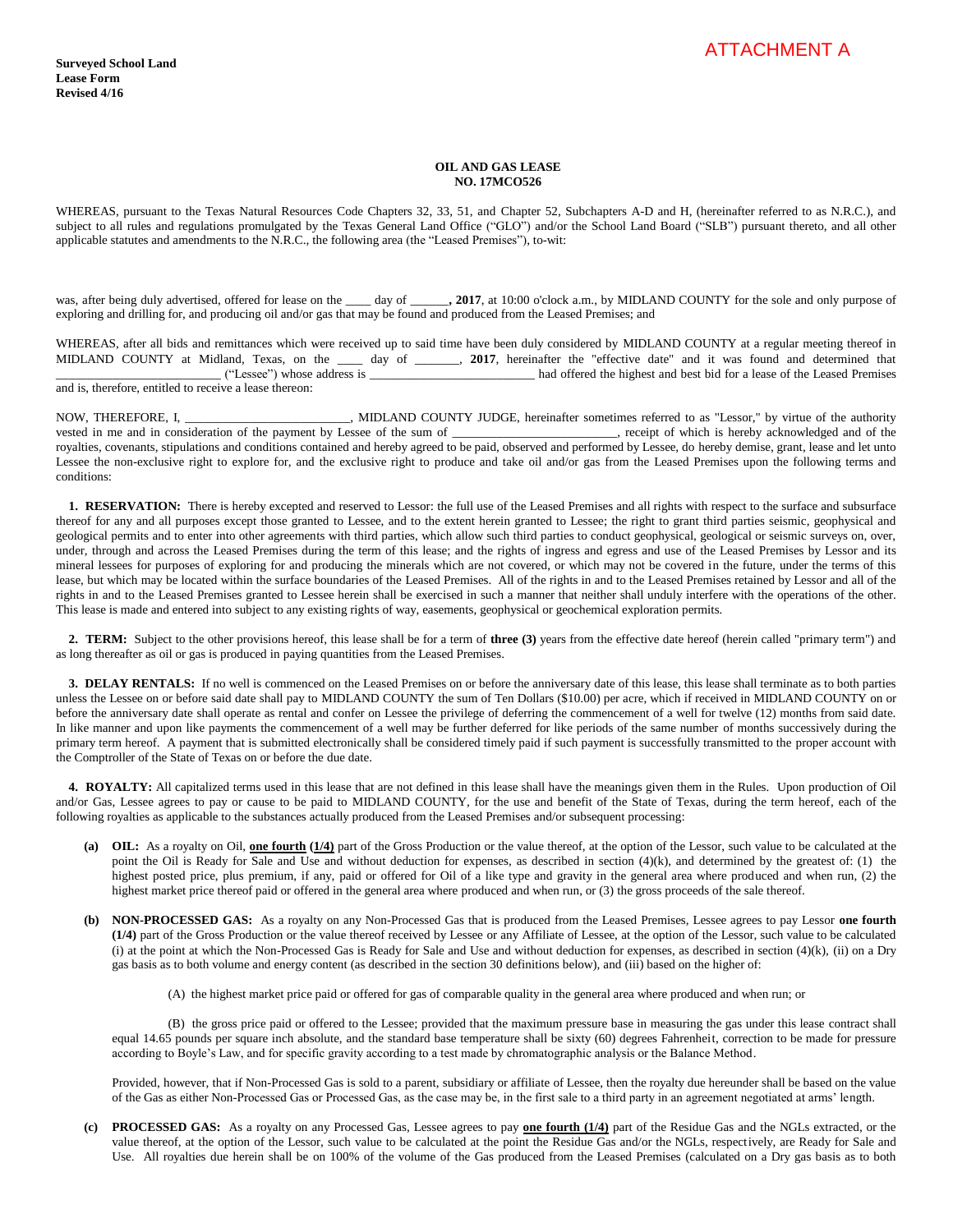volume and energy content, as described in the section 30 definitions below) as measured or attributed at the inlet of the Processing Plant. The royalty due from Lessee hereunder shall be based on the greater value of:

(1) the sum of the values of (A) 100% of the Residue Gas MMBtus attributable to the Gas determined at the plant recovery efficiency applicable to each NGL component, plus (B) the net value of the NGLs after deduction of all applicable gas processing fees and/or the value of the NGLs at the applicable liquids percent of proceeds accruing to the Processing Plant; or

(2) the sum of the values of (A) 100% of the available Residue Gas MMBtus attributable to the Gas, plus (B) the value of the NGLs at the applicable minimum liquids POP%, established herein in section 4(d), without deduction or reduction in the value of the NGLs by a percent of proceeds or any other fees or adjustments of any type, form, or character; or

(3) the "keep whole" value of the Gas as described in section  $(4)(f)$ .

For purposes of calculating the royalty due hereunder, the respective values of the Residue Gas and the NGLs shall be based on the greater of:

(1) the highest market price paid or offered in the general area for (A) any Pipeline-Quality Residue Gas, and (B) NGLs, as either Raw Mix or merchantable and marketable commercial grades and/or blends of each of the individual components, after fractionation, of comparable quality in the general area, or

(2) the (A) gross price paid or offered to Lessee for such Pipeline-Quality Residue Gas, and (B) weighted monthly average gross selling price for the respective grades of NGLs, as either Raw Mix or merchantable and marketable commercial grades and/or blends of each of the individual components, after fractionation.

No fees or costs of any kind shall be deducted from the value of Gas that is bypassed around a gas Processing Plant and then blended with Gas that was processed to remove liquefiable hydrocarbons at, or at a point downstream of, the tailgate of the Processing Plant, a.k.a. "conditioning". The value of Gas bypassed around a plant in which no liquefiable hydrocarbons or NGLs are removed from the gas shall equal that for Non-Processed Gas per section (4)(b).

Provided, however, that if NGLs are recovered from Gas processed in a plant in which Lessee (or its parent, subsidiary or affiliate) owns an interest, then the POP% applicable to NGLs shall be the greater of (x) the applicable POP% per section  $4(d)$ , or (y) the highest percent accruing to a third party processing Gas through such plant under a processing agreement negotiated at arms' length.

- **(d) APPLICABLE MINIMUM LIQUIDS PERCENT OF PROCEEDS:** (1) The applicable minimum liquids percent of proceeds ("POP%") of the total available liquid hydrocarbon content volume for all NGLs, except ethane, shall, regardless of the natural gas liquids recovery process or gas processing agreement terms and/or conditions, be equal to the following:
	- (A) 70% for gas with a heating content or BTU value equal to or greater than 1100 BTU/SCF;
	- (B) 60% for gas with a heating content or BTU value equal to or greater than 1070 BTU/SCF but less than 1100 BTU/SCF; and
	- (C) 50% for gas with a heating content or BTU value less than 1070 BTU/SCF.

(2) The available liquid hydrocarbon volume, in gallons, of each NGL component used to calculate the value of the NGLs at the applicable POP% shall equal the product of (i) the Processing Plant inlet Gas volume, in MSCF, on a Dry gas basis, times (ii) the gallons per MSCF of each component calculated per the applicable standards, at 14.65 pounds per square inch absolute and 60° Fahrenheit, according to a test made by chromatographic analysis of the Gas, except ethane, where the theoretical gallons of ethane available in the Gas shall be reduced by the Processing Plant recovery efficiency of ethane then being specified in processing agreements negotiated at arm's length between the Lessee and the plant for each dedicated Processing Plant and each Processing Plant that may process the Gas in a series of plants.

(3) The available Residue Gas MMBtu amount used in the calculation of the royalty value in section  $4(c)(2)$  shall equal the product of (i) the Processing Plant inlet Gas MMBtu amount less the sum total MMBtu of shrinkage calculated for the available liquid hydrocarbon volume in section 4(d)(2) for each NGL component, times (ii) one (1.0) minus the lesser of (A) the plant fuel MMBtu percentage divided by 100%, or (B) 0.035.

**(e) OTHER PRODUCTS:** As a royalty on carbon black, carbon dioxide, sulphur or any other products (including water) produced (excepting Oil, Gas, or NGLs, addressed separately above), Lessee agrees to pay **one fourth (1/4)** part of the gross production of such products, or the value thereof at the option of Lessor, such value to be calculated at the point the other products are Ready for Sale and Use and without deduction for expenses, as described in section  $(4)(k)$ , such value to be based on the higher of:

> (1) the highest market price of each product, during the same month in which such product is produced; or (2) the average gross sale price of each product for the same month in which such products are produced.

- 
- **(f) KEEP WHOLE:** Notwithstanding any other provision of this lease to the contrary, Lessee may not pay a royalty hereunder for Processed Gas that is less than the royalty that would have been due under section 4(b) for the total energy content of the Processing Plant inlet Gas if it had not been processed.
- **(g) NON-SALES DISPOSITIONS:** As a royalty on non-sales dispositions of Gas, including but not limited to vented gas, flared gas, flash gas and lease fuel gas, Lessee agrees to pay Lessor based on the royalty provisions for Non-Processed Gas described in section 4(b) of this Lease (but without requirement of merchantability or marketability) if the Gas produced from the Leased Premises is not processed; otherwise, the non-sales dispositions of Gas shall be based on the royalty provisions for Processed Gas described in section 4(c) for Residue Gas. If, for whatever reason, there are no Gas sales dispositions, then Lessee agrees to pay to Lessor royalty on one fourth (1/4) part of the total energy content of the Gas, in MMBtu determined on a Dry gas basis, based on the posted market price of natural gas at the nearest applicable gas market hub in \$/MMBtu.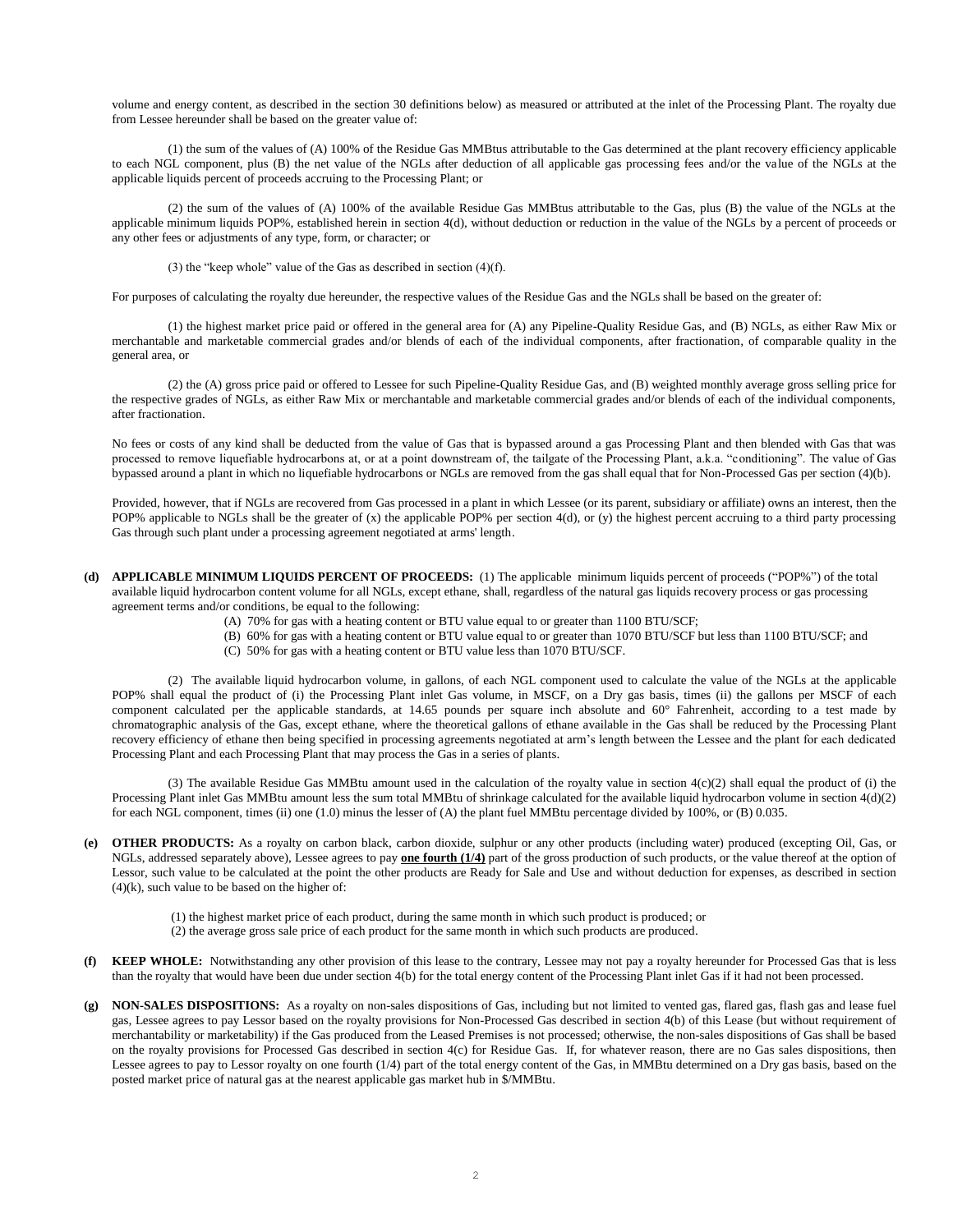- **(h) PLANT FUEL AND RECYCLED GAS:** No royalty shall be payable on any Gas as may represent this lease's proportionate share of any fuel used to process Gas produced hereunder in any third party gas processing plant pursuant to section 4(c); provided, however, that this lease's proportionate share of any such fuel used to process Gas shall be the lesser of (1) the plant fuel MMBtu percentage of the total plant inlet MMBtu amount (as determined by contract or, if none, by actual MMBtu amounts), or (2) 3.5%, and royalty shall be payable on any Gas in excess of that lesser amount. Subject to the consent in writing of Lessor, Lessee may inject gas for secondary or enhanced recovery operations or for gas lift purposes into any oil- or gas-producing formation in the Leased Premises after the liquid hydrocarbons contained in the Gas have been removed, and no royalty shall be payable on the Gas so injected until such time as the same may thereafter be produced and sold or used.
- **(i) CONSERVATION:** Lessee shall use all reasonable means to prevent the underground or above ground waste of Oil or Gas and to avoid the physical waste, flaring or venting of Gas produced from the Leased Premises.
- **(j) DUTY TO MARKET**: Lessee shall exercise due diligence and use all reasonable efforts in marketing any and all production from the Leased Premises, at no cost to Lessor, to obtain the best price reasonably available for the Oil and Gas
- **(k) NO DEDUCTIONS:** Except for fees or deductions that may be permitted pursuant to section 4(c), Lessee shall pay or cause to be paid royalty due under this lease without deduction for the cost of producing, gathering, storing, separating, treating, dehydrating, conditioning, compressing, processing, transporting and otherwise making the Oil, Non-Processed Gas, Processed Gas, and other products hereunder Ready For Sale and Use, whether borne by Lessee or by third-party purchasers and whether stated as a deduction from the price or an adjustment to the price based on location or condition. If any contract by which Lessee or an Affiliate of Lessee sells Oil or Gas produced hereunder makes deductions or adjustments to the price to account for costs of producing, gathering, storing, separating, treating, dehydrating, conditioning, compressing, processing, or transporting of Oil or Gas produced from the Leased Premises, then such deductions shall be added back to the price received for purposes of computing the gross production upon which royalties are to be paid. Lessor and Lessee agree that the foregoing provision is to be given full effect and is not to be construed as "surplusage" under *Heritage Resources, Inc. v. Nationsbank*, 939 S.W.2d 118 (Tex. 1996).
- **(l) ROYALTY IN KIND:** Lessee shall pay monetary royalties based on the value of the gross production from the Leased Premises, unless Lessor elects to receive royalty in kind. Lessee shall pay oil or gas royalty, or both, in kind at the option of Lessor without deduction for expenses, as described in section (4)(k), necessary to make the oil, gas and any other products Ready for Sale and Use. Lessor may change its election to take royalty in kind or monetary form at any time or from time to time by giving Lessee notice of such election not less than sixty (60) days in advance. If Lessor elects to take its royalty production in kind, Lessor may elect to have the royalty production of the Oil, Gas, and any other products that are in a Ready for Sale and Use condition delivered in kind at the location Lessee sells its production, or at another location mutually acceptable to Lessor and Lessee. Lessee shall bear all costs to the point of delivery. If Lessor elects to take its royalty in kind, Lessor and Lessee agree to execute either the State's form of Gas Balancing Agreement or any other agreement that is acceptable to Lessor and Lessee.
- **(m) SEPARATION:** Lessee agrees that before any hydrocarbons in liquid form and any gas produced from the Leased Premises is sold, transferred, surface commingled with the production from any other lease tract and/or pooled unit, or is used or processed in a plant, it will be run free of cost to Lessor through a gravity-based oil and gas separator of conventional type and of adequate size and efficiency such that all liquid hydrocarbons recoverable from the gas by such means shall be recovered. Upon written consent of Lessor, Lessee may apply other forms of separation equipment that are at least as efficient as a gravity-based separator upon such terms and conditions as prescribed by Lessor. Upon written consent of Lessor, the requirement that such gas and liquid hydrocarbons be run through a separator or other equipment may be waived upon such terms and conditions as prescribed by Lessor. Lessee must request and obtain a waiver in writing from Lessor before the installation and/or use of any full well stream/wet gas/multiphase flow meters that measure any production on or from the Leased Premises.
- **(n) COMMINGLING:** Lessee must obtain prior written permission from Lessor per 31 TAC §9.35(a)(3) before surface commingling Oil and/or Gas production from a state lease or pooled unit with the production from any other private or state lease and/or unit into (i) a common manifold and/or separator, (ii) common storage, (iii) a common gathering system or pipeline, or (iv) to utilize an off-lease gas supply to inject gas for lift purposes into any oil- or gas-producing formation in the Leased Premises. These requirements are in addition to, and apart from, the requirements of any other state and/or federal entity.
- **(o) METERING:** Lessee agrees that any hydrocarbons in liquid form and any gas produced from the Leased Premises shall be measured separately before the liquid hydrocarbons and/or gas leave the Leased Premises. Lessee agrees to comply with all applicable American Gas Association (AGA) Standards, as well as the American Petroleum Institute (API) Manual of Petroleum Measurement Standards (MPMS) for any measurement device or tank that covers the standards, practices, guidelines, recommendations and procedures which include, but are not limited to, the design, installation, calibration, testing and handling of samples and operation of a metering system used for the measurement of hydrocarbons in liquid form or gas at any meter location on the Leased Premises, at a point of lease custody transfer, for the purpose of lease allocation in the event of surface commingling, or for the reporting and allocation of lease fuel, flared gas volumes, vented volumes or any other lease use.
- **ROYALTY ON CONTRACT SETTLEMENTS:** Lessee shall pay to MIDLAND COUNTY royalty at the applicable royalty rate on any monetary settlement received by Lessee from any breach of contract by Lessee's purchaser relating to the marketing, pricing or taking of oil or gas production from the Leased Premises.

### **5. PAYMENTS, SUBMISSIONS AND NOTICES TO LESSOR:**

**(a)** MONETARY ROYALTY PAYMENTS: All royalty not paid in kind at the election of Lessor shall be paid to MIDLAND COUNTY at Austin, Texas, in the following manner: payment of royalty on production of oil and gas shall be as provided in the rules set forth in the Texas Administrative Code. The rules currently provide that royalty on oil is due and must be received in MIDLAND COUNTY on or before the fifth  $(5<sup>th</sup>)$  day of the second  $(2<sup>nd</sup>)$  month succeeding the month of production or such later date as may be prescribed in the rules. Royalty on gas is due and must be received in MIDLAND COUNTY on or before the fifteenth  $(15<sup>th</sup>)$  day of the second  $(2<sup>nd</sup>)$  month succeeding the month of production or such later date as may be prescribed in the rules. All royalty payments must be accompanied by the affidavit of the owner, manager or other authorized agent, completed in the form and manner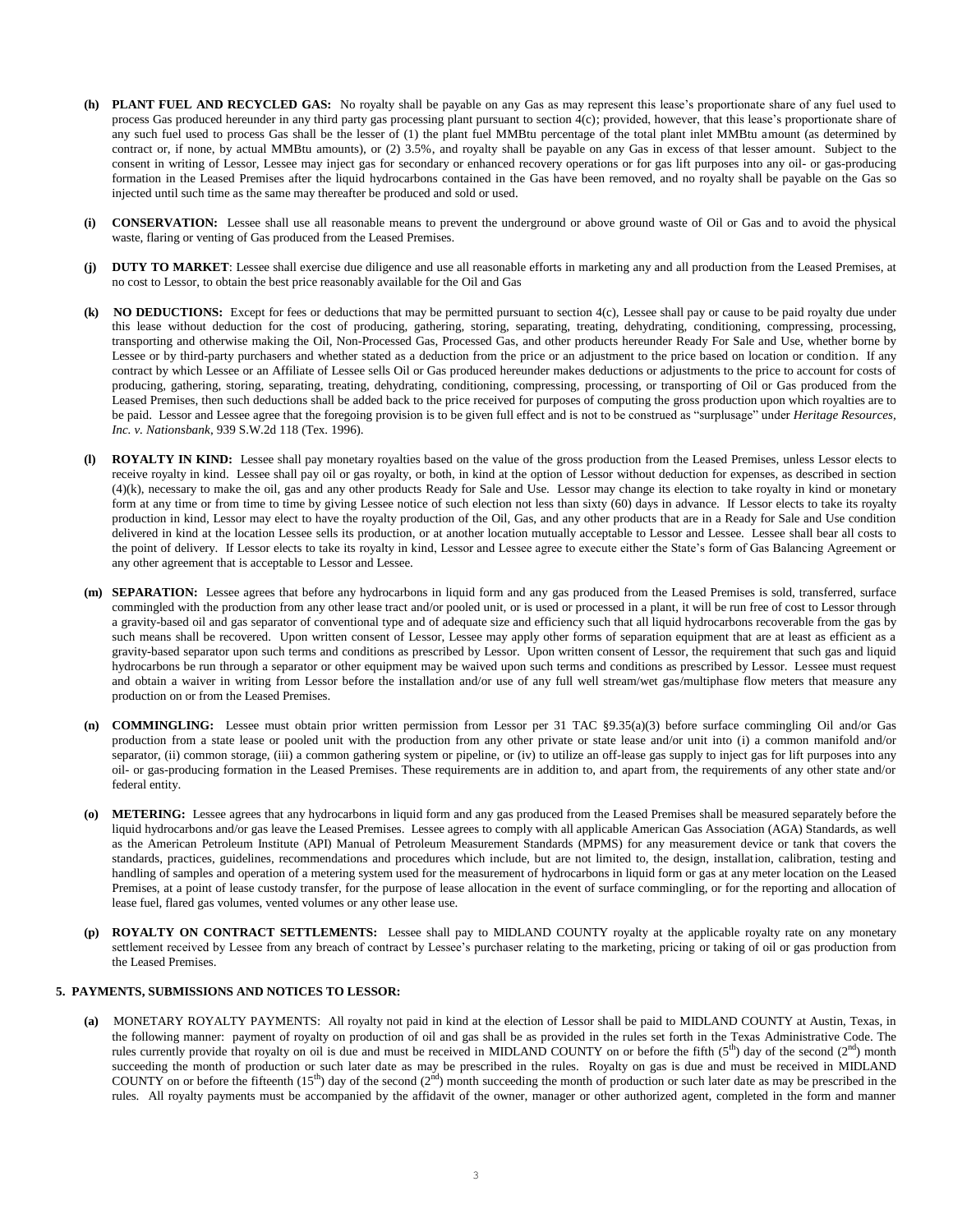prescribed by MIDLAND COUNTY and showing the gross amount and disposition of all oil and gas produced and the market value of the oil and gas. Lessee must maintain, and make available to MIDLAND COUNTY upon request, copies of all documents, records or reports confirming the gross production, disposition and market value including gas meter readings, pipeline receipts, gas line receipts and other checks or memoranda of the amount produced and put into pipelines, tanks, or pools and gas lines or gas storage, and any other reports or records which MIDLAND COUNTY may require to verify the gross production, disposition and market value. In all cases the authority of a manager or agent to act for the Lessee herein must be filed in MIDLAND COUNTY. Each royalty payment shall be accompanied by a check stub, schedule, summary or other remittance advice showing, by the assigned GLO lease number, the amount of royalty being paid on each lease.

- **(b)** MANNER AND TIMELINESS OF PAYMENTS: A monetary royalty payment that is not submitted electronically shall be considered timely paid if delivered to the Lessor on or before the applicable due date or if deposited in a postpaid, properly addressed wrapper with a post office or official depository under the care and custody of, and postmarked by, the United States Postal Service at least one (1) day before the applicable due date. A payment that is submitted electronically shall be considered timely paid if such payment is successfully transmitted to the proper account with the Comptroller of the State of Texas on or before the due date.
- **(c)** PENALTIES AND INTEREST. Lessee shall pay penalties and interest due on late royalty payments and other sums due, and for failure to provide documents, (whether physical documents or information in electronic form), as provided by law or the rules. The right to collect penalties and interest is in addition to, and shall not in any way limit or restrict, the rights of MIDLAND COUNTY to pursue other remedies at law or in equity, including without limitation forfeiture of this lease. If Lessee pays royalty on or before thirty (30) days after the royalty payment was due, then Lessee owes a penalty of five percent (5%) on the royalty or twenty-five dollars (\$25.00)*,* whichever is greater. A royalty payment which is over thirty (30) days late shall accrue a penalty of ten percent (10%) of the royalty due or twenty-five dollars (\$25.00), whichever is greater. In addition to a penalty, royalties shall accrue interest at a rate of twelve percent (12%) per year; such interest will begin to accrue when the royalty is sixty (60) days overdue. For royalties due on or after February 26, 2010, the interest rate assessed on delinquent royalties shall be determined as of the date of the first business day of the year the royalty becomes delinquent and will be reduced to prime plus one percent (1%). Affidavits and supporting documents which are not filed when due shall incur a penalty in an amount set by MIDLAND COUNTY administrative rule which is effective on the date when the affidavits or supporting documents were due. The Lessee shall bear all responsibility for paying or causing royalties to be paid as prescribed by the due date provided herein. Payment of the delinquency penalty shall in no way operate to prohibit the State's right of forfeiture as provided by law nor act to postpone the date on which royalties were originally due. The above penalty provisions shall not apply in cases of title dispute as to the State's portion of the royalty or to that portion of the royalty in dispute as to fair market value
- **(d)** PAYMENTS, NOTICES, AND CORRESPONDENCE TO LESSOR: Lessee shall assure that all royalty payments, shut-in royalty payments, extension payments, delay rentals, and all other payments due under this Lease, as well as documents, reports, notices, and other information, unless expressly provided herein that such payment or information be directed to another office, are directed to the following address:

Texas General Land Office P.O. Box 12873 Austin, Texas 78711-2873

or

Texas General Land Office 1700 N. Congress Avenue Austin, Texas 78701

or such other address as may then be specified in the rules. Any payments submitted electronically shall be delivered by electronic funds transfer to the proper account with the Comptroller.

**(e)** NOTICES AND CORRESPONDENCE TO LESSEE: Notices and correspondence to Lessee shall be sent to the address shown above or such other address as Lessee shall provide in writing to Lessor. Any such notice of change of address must specifically reference this Lease.

### **6. RECORDS:**

- **(a)** RESERVES, CONTRACTS AND OTHER RECORDS: Upon written request by MIDLAND COUNTY, Lessee shall annually furnish MIDLAND COUNTY with its best possible estimate of oil and gas reserves underlying this lease or allocable to this lease and shall furnish MIDLAND COUNTY with copies of all contracts under which gas is sold or processed and all subsequent agreements and amendments to such contracts within thirty (30) days after entering into or making such contracts, agreements or amendments. Such contracts and agreements when received by MIDLAND COUNTY shall be held in confidence by MIDLAND COUNTY unless otherwise authorized by Lessee. All other contracts and records pertaining to the production, transportation, sale and marketing of the oil and gas produced from these Leased Premises, including the books and accounts, receipts and discharges of all wells, tanks, pools, meters, and pipelines shall at all times be subject to audit, inspection, and examination by MIDLAND COUNTY, the Attorney General, the Governor, or the representative of any of them.
- **(b)** PERMITS, DRILLING RECORDS AND REQUIRED FILINGS**:** Written notice of all operations on this lease shall be submitted to MIDLAND COUNTY by Lessee or operator five (5) days before spud date, workover, re-entry, temporary abandonment or plug and abandonment of any well or wells. Such written notice to MIDLAND COUNTY shall include copies of Railroad Commission forms for application to drill. Copies of well tests, completion reports and plugging reports shall be supplied to MIDLAND COUNTY at the time they are filed with the Texas Railroad Commission. All applications, permits, reports or other filings that reference this lease or any specific well on the Leased Premises and that are submitted to the Texas Railroad Commission or any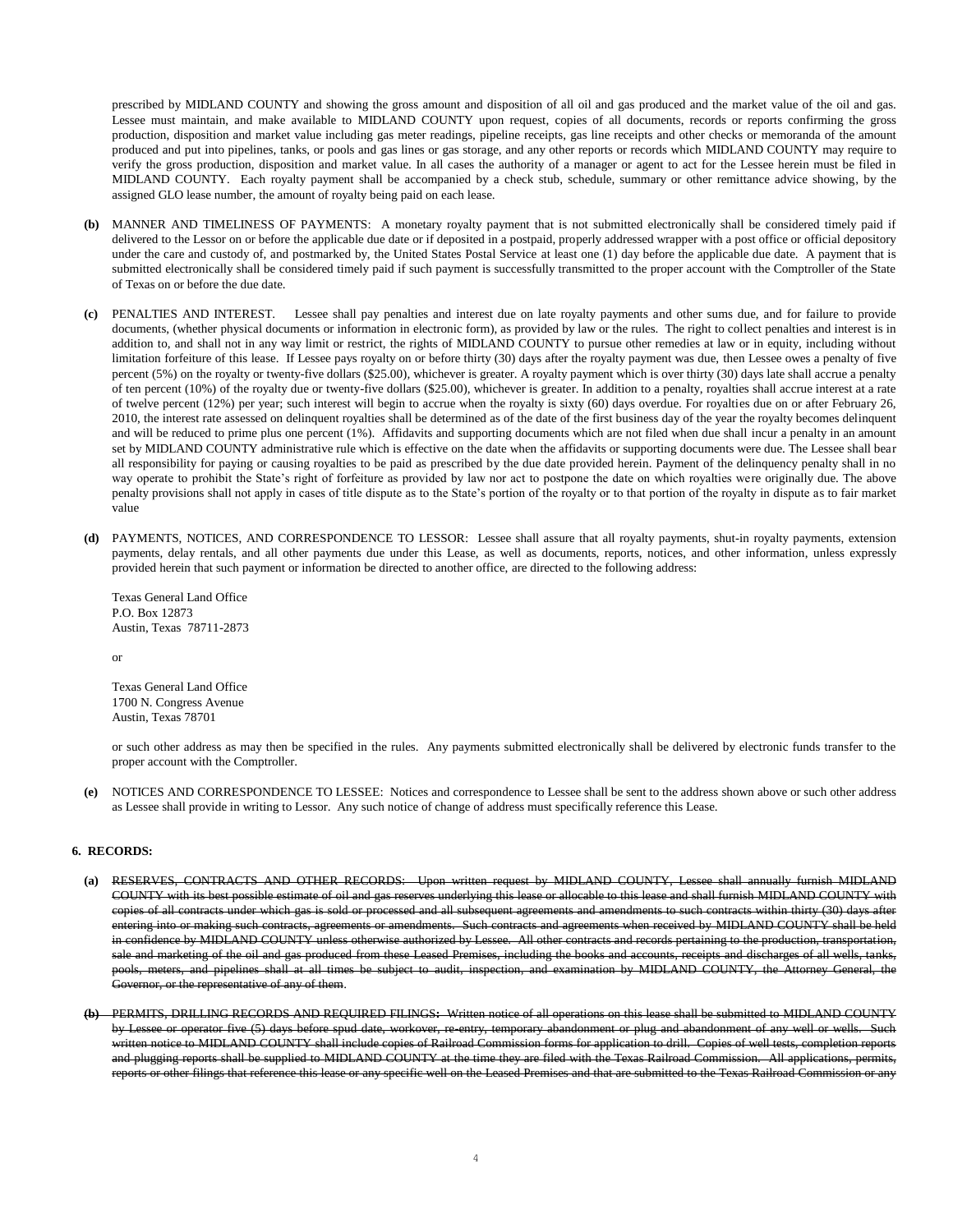other governmental agency must have the word "State" as the first word in the title. Additionally, in accordance with Railroad Commission signage on the Leased Premises for the purpose of identifying wells, tank batteries or other associated improvements to the land must also include "State." Division orders must be submitted to MIDLAND COUNTY within thirty (30) days of first production. GLO shall not be required to division orders. Lessee shall supply MIDLAND COUNTY with any records, memoranda, accounts, reports, cuttings and cores, or other relative to the operation of the above-described Leased Premises, which may be requested by MIDLAND COUNTY, in addition to those herein expressly provided for. Lessee shall have a basic electrical log as defined by the Railroad Commission made on the bore-hole section, from the base of the .<br>casing to the total depth of well, of all wells drilled on the above described Leased Premises or such other log or logs as a reasonable and prudent operator suite of such logs on each well to MIDLAND COUNTY within fifteen (15) days after the

#### **(c)** PENALTIES: Lessee shall incur a penalty whenever reports, documents or other materials are not filed in MIDLAND COUNTY when due. The penalty for late filing shall be set by MIDLAND COUNTY administrative rule which is effective on the date when the materials were due to MIDLAND COUNTY.

 **7. RETAINED ACREAGE:** Notwithstanding any provision of this lease to the contrary, after a well producing or capable of producing oil or gas has been completed on the Leased Premises, Lessee shall exercise the diligence of a reasonably prudent operator in drilling such additional well or wells as may be reasonably necessary for the proper development of the Leased Premises and in marketing the production thereon.

(a) VERTICAL: In the event this lease is in force and effect in whole or in part, two (2) years after the expiration date of the primary term it shall then terminate as to all of the Leased Premises, EXCEPT as to the following acreage amounts for wells drilled under this lease capable of producing in paying quantities (including a shut-in oil or gas well as provided in section 11 hereof), or a well that has been spud and upon which Lessee is then engaged in continuous drilling or reworking operations: (1) the lesser of 40 acres or the amount of acreage assigned to an oil well for proration purposes under special field rules; (2) the lesser of 80 acres or the amount of acreage assigned to a gas well for proration purposes under special field rules; (3) for horizontal drainhole wells the amount of acreage retained shall be the greater of 40 acres or the amount of acreage determined by the following formula:  $0.032 \times L = A$ , where L = the length (in feet) of the horizontal lateral component of the well from the first takepoint to the last takepoint and A = the area retained (in acres) provided that, if A is not divisible by the number 20, A will be rounded up to the next number divisible by 20, i.e.  $(0.032 \times 4500$  feet = 144 acres, which rounds up to 160 acres); (4) if more acreage is required than is provided for in (1), (2) or (3) above in order to obtain the maximum allowable under special field rules for the permitted or producing interval or intervals, upon written approval from MIDLAND COUNTY, such number of acres that are required to obtain the maximum allowable as required by the special field rules as approved by the Railroad Commission of Texas, or any successor agency, or other governmental authority having jurisdiction; or (5) the number of acres held in a pooled unit pursuant to Natural Resources Code Sections 52.151-52.154. After termination pursuant to this subsection, each tract retained shall be considered a separate lease and must be maintained independently. Lessee shall retain the right of ingress and egress on and across the terminated portion of the Leased Premises as may be reasonably necessary for the continued operation of the portions of the lease remaining in force and effect. Further, Lessee shall retain an easement for its pipelines, tank batteries or other surface equipment or installations on the terminated acreage for so long as they continue to be used for the development and operations on the retained acreage.

 (b) HORIZONTAL: Two (2) years after the expiration date of the primary term this lease shall further terminate as to those depths stipulated as follows for each tract retained in section 7 (a) above: for vertical wells, 100 feet true vertical depth below the deepest then producing perforations; for horizontal wells, 300 feet true vertical depth below the deepest depth reached by the horizontal lateral between the first takepoint and the last takepoint, and for acreage retained that is pooled or unitized, all depths above and below the pooled or unitized interval. If a well has been spud and is being drilled over this termination date, the acreage retained by said well under section 7 (a) shall be held as to all depths until completion of the well, and upon completion of the well as capable of producing in paying quantities, the acreage retained shall then terminate as to those depths as provided in this section.

(c) IDENTIFICATION AND FILING**:** The surface acreage retained hereunder as to each well shall, as nearly as practical, be in the form of a square for vertical wells or a rectangle for horizontal wells, with the well located in the center thereof, or such other shape as may be approved by MIDLAND COUNTY. Within thirty (30) days after partial termination of this lease as provided herein, Lessee must execute and record a release or releases containing a satisfactory legal description of the acreage and/or depths not retained hereunder. The recorded release, or a certified copy of same, shall be filed in MIDLAND COUNTY, within thirty (30) days of recording accompanied by the filing fee prescribed by MIDLAND COUNTY rules in effect on the date the release is filed. If Lessee fails or refuses to execute and record such release or releases then MIDLAND COUNTY, in its sole discretion, may designate, by written instrument, the acreage and/or depths that have terminated hereunder, and record such instrument at Lessee's expense in the county or counties where the lease is located and in the official records of MIDLAND COUNTY, and such designation shall be binding upon Lessee for all purposes. If at any time after the effective date of the partial termination provisions hereof, the applicable field rules are changed or the well or wells located thereon are reclassified so that less acreage is thereafter allocated to said well or wells for production purposes, this lease shall thereupon terminate as to all acreage not thereafter allocated to said well or wells for production purposes, and Lessee shall file a release or releases in the same manner as provided above.

(d) FIELD RULES AND EXCEPTIONS: If Lessee seeks to amend existing field rules to establish field rules applicable to the Leased Premises, and if Lessee requests a hearing for the amendment or establishment of field rules, or if Lessee requests the consolidation of existing field rules or an exemption from field rules or statewide rules, or if Lessee seeks to adopt field rules different from those in use in the immediate area, Lessee shall notify Lessor of such request prior to any Railroad Commission hearing and provide all exhibits to Lessor relative to such hearing. Any attempt by Lessee to establish, amend, consolidate, or exempt such field rules without Lessor's prior consent shall not be applicable to the Leased Premises unless and until such consent is given.

8. **OFFSET WELLS:** If oil and/or gas should be produced in commercial quantities from a well located on land privately owned or on State land leased at a lesser royalty, which well is within one thousand (1,000) feet of the area included herein, or which well is draining the area covered by this lease, the Lessee shall, within sixty (60) days after such initial production from the draining well or the well located within one thousand (1,000) feet from the area covered by this lease, begin in good faith and prosecute diligently the drilling of an offset well on the area covered by this lease, and such offset well shall be drilled to such depth as may be necessary to prevent the undue drainage of the area covered by this lease, and the Lessee shall use all means necessary in a good faith effort to make such offset well produce oil and/or gas in commercial quantities. Only upon the determination of MIDLAND COUNTY with its written approval, may the payment of a compensatory royalty satisfy the obligation to drill an offset well or wells required under this section.

#### **9. DRY HOLE/CESSATION, DRILLING, AND REWORKING:**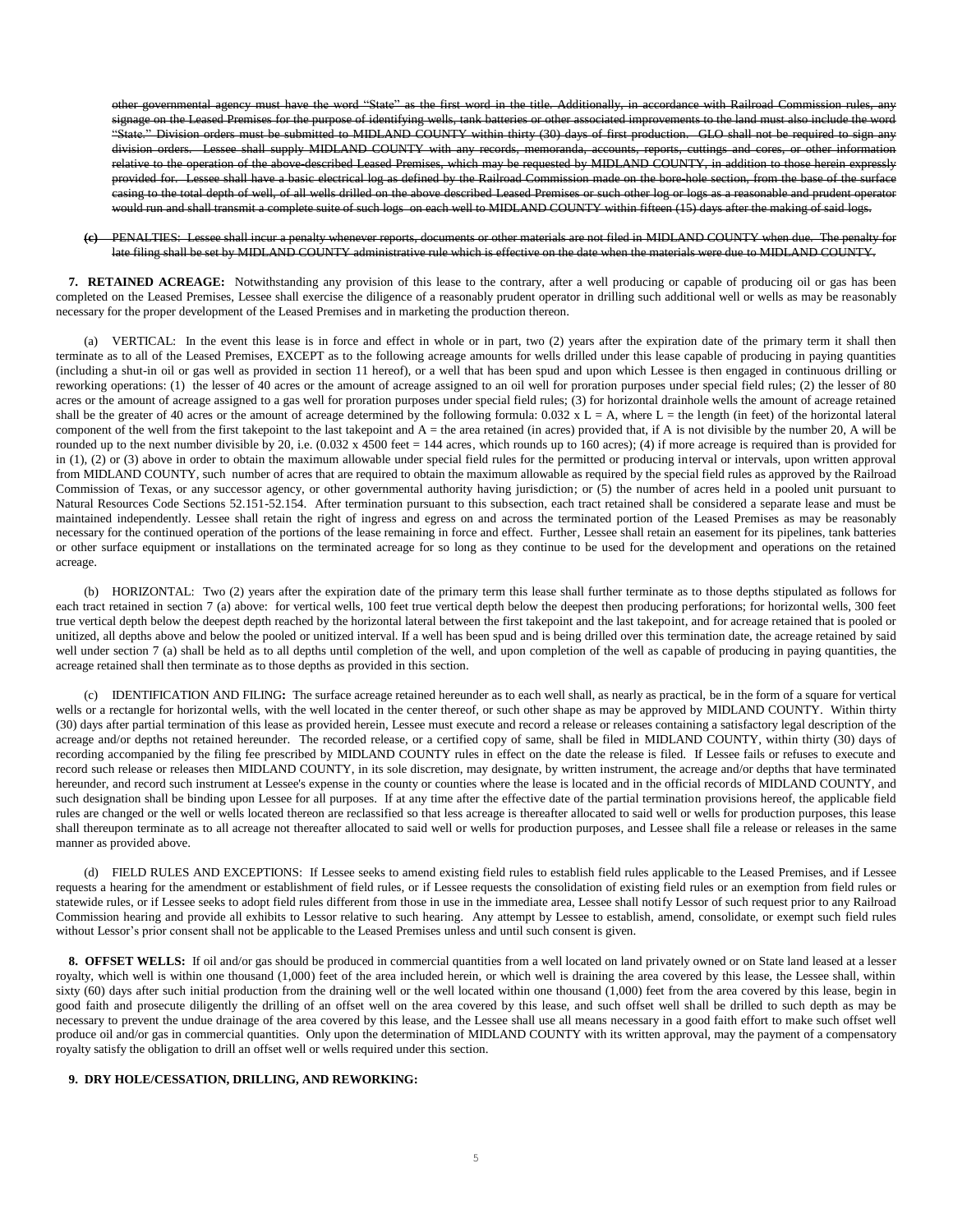(a) If, during the primary term hereof, within sixty (60) days of a lease anniversary date, (i) Lessee should complete a well as a dry hole, or (ii) production should cease, then the lease is maintained over the anniversary date without the payment of a delay rental. If a dry hole is completed or production or drilling operations cease more than sixty (60) days before a lease anniversary date, a delay rental must be paid on or before such anniversary date to maintain the lease and upon failure to make such payment the lease shall terminate unless otherwise held over the anniversary date by additional drilling operations or re-establishment of production during the sixty (60) days prior to the anniversary date. If, during the last year of the primary term, the production of oil or gas should cease, Lessee's rights shall remain in full force and effect without further operations until the expiration of the primary term; and if Lessee has not resumed production in paying quantities at the expiration of the primary term, Lessee may maintain this lease by conducting additional drilling or reworking operations pursuant to section 9(b), using the expiration of the primary term as the date of cessation of production under section 9(b). Should the first well or any subsequent well drilled on the above described land be completed as a shut-in oil or gas well within the primary term hereof, Lessee may resume payment of the annual rental in the same manner as provided herein on or before the rental paying date following the expiration of sixty (60) days from the date of completion of such shut-in oil or gas well and upon the failure to make such payment, this lease shall automatically terminate. If, at the expiration of the primary term or any time thereafter, a shut-in oil or gas well is located on the Leased Premises, payments may be made in accordance with the shut-in provisions hereof.

(b) If, after the expiration of the primary term, production of oil or gas from the Leased Premises, after once obtained, should cease for any cause, this lease shall not terminate if Lessee restores production in paying quantities within sixty (60) days after such cessation or commences additional drilling or reworking operations within sixty (60) days after such cessation, and this lease shall remain in full force and effect for so long as such operations continue in good faith and in workmanlike manner without interruptions totaling more than sixty (60) days. If such drilling or reworking operations result in the production of oil or gas, the lease shall remain in full force and effect for so long as oil or gas is produced from the Leased Premises in paying quantities or payment of shut-in oil or gas well royalties or payment of compensatory royalties is made as provided herein or as provided by law. If the drilling or reworking operations result in the completion of a well as a dry hole, the lease will not terminate if the Lessee commences additional drilling or reworking operations within sixty (60) days after the completion of the well as a dry hole, and this lease shall remain in effect so long as Lessee continues drilling or reworking operations in good faith and in a workmanlike manner without interruptions totaling more than sixty (60) days. Lessee shall give written notice to MIDLAND COUNTY within thirty (30) days of any cessation of production.

 **10. POOLING; ALLOCATION:** Lessee is hereby expressly prohibited from pooling or unitizing the Leased Premises or any interests therein with any other leasehold or mineral interest for the exploration, development and production of oil or gas or either of them without the express consent of the School Land Board and the Commissioner of the General Land Office. A well, whether or not classified as an allocation well, that traverses multiple leases or units including the Leased Premises hereunder, one or more of which leases or units contains oil and gas owned by the state, and which well is not associated with an agreement approved by Lessor specifying the allocation of the production of state-owned oil and gas, is hereby expressly not permitted and may not be operated on or under this lease or a unit containing state-owned oil and gas without the prior written consent of the Commissioner of the General Land Office or his authorized designee, which consent may be granted or withheld in the Commissioner's sole discretion.

 **11. SHUT-IN ROYALTIES:** For purposes of this section, "well" means any well that has been assigned a well number by the governmental agency having jurisdiction over the production of oil and gas. If at any time after the expiration of the primary term of a lease that, until being shut in, was being maintained in force and effect, a well capable of producing oil or gas in paying quantities is located on the Leased Premises, but oil or gas is not being produced for lack of suitable production facilities (lack of suitable production facilities is not acceptable as a reason for making a shut-in payment if all or part of such production facilities are owned and /or operated by Lessee, and the cause is due to Lessee's improper maintenance or neglect) or lack of a suitable market, then Lessee may pay as a shut-in oil or gas royalty an amount equal to double the annual rental provided in the lease, but not less than \$1,200 a year for each well capable of producing oil or gas in paying quantities. To be effective, each initial shut-in oil or gas royalty payment, accompanied by MIDLAND COUNTY Shut-In Affidavit, must be paid on or before: (1) the expiration of the primary term, (2) Sixty (60) days after the Lessee ceases to produce oil or gas from the Leased Premises, or (3) Sixty (60) days after Lessee completes a drilling or reworking operation in accordance with the lease provisions; whichever date is the latest. If the shut-in oil or gas royalty is paid, accompanied by MIDLAND COUNTY Shut-In Affidavit, the lease shall be considered to be a producing lease and the payment shall extend the term of the lease for a period of one (1) year from the end of the primary term, or from the first (1st) day of the month following the month in which production ceased, and, after that, if after a diligent effort, that being those of a reasonable and prudent operator to obtain or repair the production facilities or to obtain a market, no suitable production facilities or suitable market for the oil or gas exists, Lessee may, upon written approval of MIDLAND COUNTY, extend the lease for four (4) more successive periods of one (1) year by paying the same amount each year on or before the expiration of each shut-in year.

 **12. COMPENSATORY ROYALTIES:** If, during the period the lease is kept in effect by payment of the shut-in oil or gas royalty, oil or gas is sold and delivered in paying quantities from a well located within one thousand (1,000) feet of the Leased Premises and completed in the same producing reservoir, or in any case in which drainage is occurring, the right to continue to maintain the lease by paying the shut-in oil or gas royalty shall cease, but the lease shall remain effective for the remainder of the year for which the royalty has been paid. Upon written approval from MIDLAND COUNTY, the Lessee may maintain the lease for four (4) more successive years by Lessee paying compensatory royalty at the royalty rate provided in the lease of the market value of production from the well causing the drainage or which is completed in the same producing reservoir and within one thousand (1,000) feet of the Leased Premises. The compensatory royalty is to be paid monthly to MIDLAND COUNTY beginning on or before the last day of the month following the month in which the oil or gas is produced from the well causing the drainage or that is completed in the same producing reservoir and located within one thousand (1,000) feet of the Leased Premises; if the compensatory royalty paid in any twelve (12) month period is in an amount less than the annual shut-in oil or gas royalty, Lessee shall pay an amount equal to the difference within thirty (30) days from the end of the twelve (12) month period; and none of these provisions will relieve Lessee of the obligation of reasonable development nor the obligation to drill offset wells as provided in N.R.C. Section 52.034; however, at the determination of MIDLAND COUNTY, and with MIDLAND COUNTY's written approval, the payment of compensatory royalties shall satisfy the obligation to drill offset wells. Compensatory royalty payments which are not timely paid will accrue penalty and interest in accordance with section 5 of this lease.

13. EXTENSIONS: If, at the expiration of the primary term of this lease, production of oil or gas has not been obtained on the Lea operations are being conducted thereon in good faith and in a good and workmanlike manner, Lessee may, on or before the expiration of the primary term, file in MIDLAND COUNTY written application for a thirty (30) day extension of this lease, accompanied by payment of Three Thousand Dollars (\$3,000.00) if this lease covers six hundred forty (640) acres or less and Six Thousand Dollars (\$6,000.00) if this lease covers more than six hundred forty (640) acres and MIDLAND COUNTY shall, in writing, extend this lease for a thirty (30) day period from and after the expiration of the primary term and so long thereafter as oil or gas is luced in paying quantities; provided further, that Lessee may, so long as such drilling operations are being conducted, make like application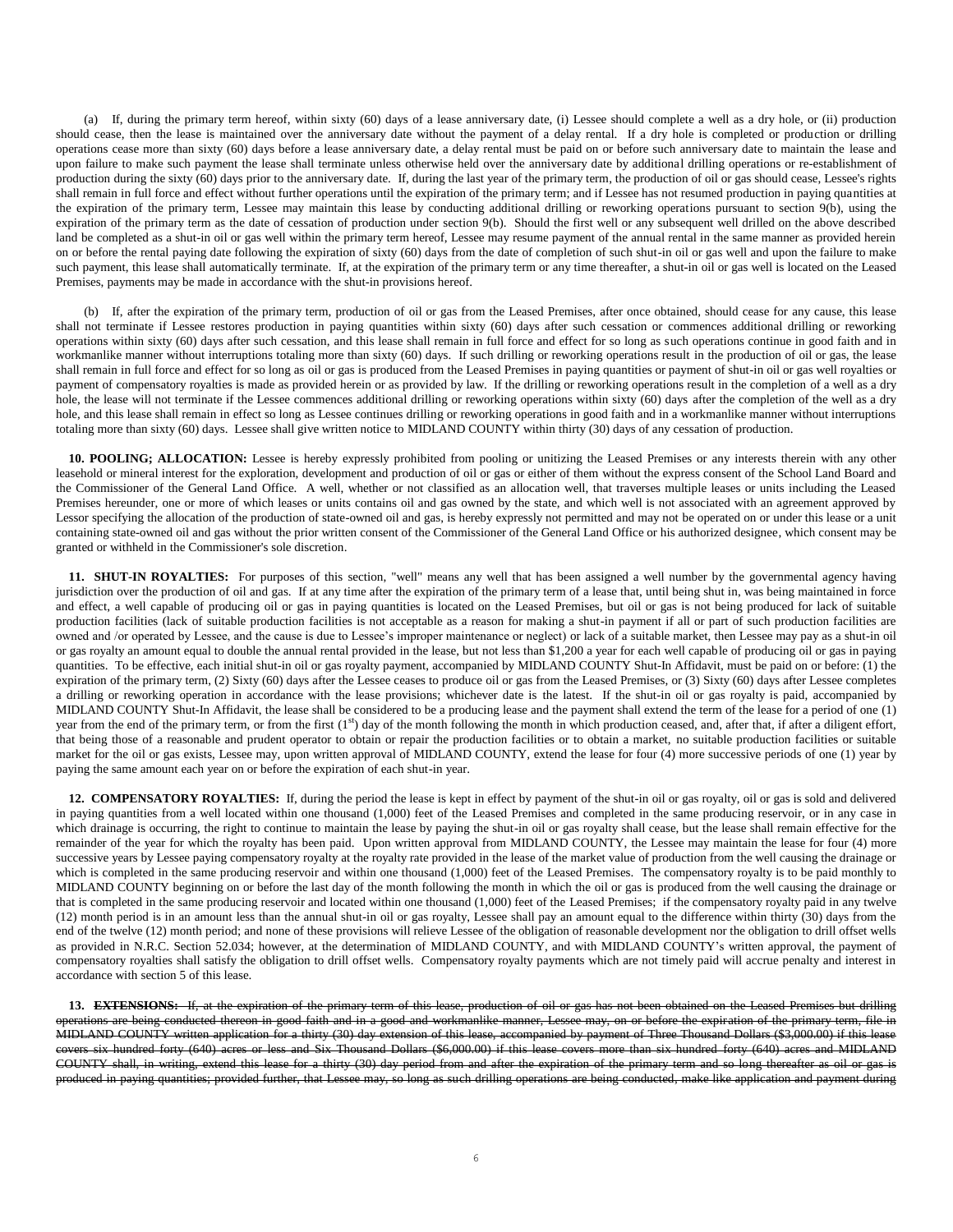any thirty (30) day extended period for an additional extension of thirty (30) days and, upon receipt of such application and payment, MIDLAND COUNTY shall, in writing, again extend this lease so that same shall remain in force for such additional thirty (30) day period and so long thereafter as oil or gas is produced in paying quantities; provided, however, that this lease shall not be extended for more than a total of three hundred ninety (390) days from and after the expiration of the prir s production in paying quantities has been obtained.

14. USE OF WATER; SURFACE: For the rates established below, Lessee shall have the right to use water produced on operations hereunder and solely upon the Leased Premises; provided, however, Lessee shall not use potable water or water suitable for livestock or irrigation purposes for water flood, hydraulic fracturing, or completion operations without the prior written consent of Lessor. Subject to its obligation to pay surface shall have the right to use so much of the surface of the land that may be reasonably necessary for drilling and operating oil and gas wells and transporting and marketing the production therefrom, such use to be conducted under conditions of least injury to the surface of the land. Lessee shall pay surface damages and water use in an amount no less than the amount set by the University Lands Rate and Damage Schedule which is effective on the date when the activity requiring the payment of surface damages or water use occurs.

 **15. POLLUTION:** In developing the Leased Premises, Lessee shall use the highest degree of care and all proper safeguards to prevent pollution. Without limiting the foregoing, pollution of coastal wetlands, natural waterways, rivers and impounded water shall be prevented by the use of containment facilities sufficient to prevent spillage, seepage or ground water contamination. In the event of pollution, Lessee shall use all means at its disposal to recapture all escaped hydrocarbons or other pollutants and shall be responsible for all damage to public and private properties.

 **(A) UPLANDS:** Lessee shall build and maintain fences around its slush, sump and drainage pits and tank batteries so as to protect livestock against loss, damage or injury; and upon completion or abandonment of any well or wells, Lessee shall fill and level all slush pits and cellars and completely clean up the drilling site of all rubbish thereon and restore the surface to its original condition.

 **(B) SUBMERGED LANDS:** No discharge of solid waste or garbage shall be allowed into State waters from any drilling or support vessels, production platform, crew or supply boat, barge, jack-up rig or other equipment located on the leased area. Solid waste shall include but shall not be limited to containers, equipment, rubbish, plastic, glass, and any other man-made non-biodegradable items. A sign must be displayed in a high traffic area on all vessels and manned platforms stating, "Discharge of any solid waste or garbage into State Waters from vessels or platforms is strictly prohibited and may subject a State of Texas lease to forfeiture." Such statement shall be in lettering of at least 1" in size.

 **(C) RIVERS:** To the extent necessary to prevent pollution, the provisions found in subsections (a) and (b) of this section shall also apply to rivers and riverbeds.

 **(D) PENALTY:** Failure to comply with the requirements of this provision may result in the maximum penalty allowed by law including forfeiture of the lease. Lessee shall be liable for the damages caused by such failure and any costs and expenses incurred in cleaning areas affected by the discharged waste.

 **16. IDENTIFICATION MARKERS:** Lessee shall erect, at a distance not to exceed twenty-five (25) feet from each well on the premises covered by this lease, a legible sign on which shall be stated the name of the operator, the lease designation and the well number. Where two or more wells on the same lease or where wells on two or more leases are connected to the same tank battery, whether by individual flow line connections direct to the tank or tanks or by use of a multiple header system, each line between each well and such tank or header shall be legibly identified at all times, either by a firmly attached tag or plate or an identification properly painted on such line at a distance not to exceed three feet (3') from such tank or header connection. Said signs, tags, plates or other identification markers shall be maintained in a legible condition throughout the term of this lease.

 **17. ASSIGNMENTS:** Subject to the right of MIDLAND COUNTY to require a demonstration by the transferee of its financial responsibility, this lease may be transferred at any time; provided, however, that the liability of the transferor to properly discharge its obligation under the lease, including properly plugging abandoned wells, removing platforms or pipelines or remediation of contamination at drill sites shall only pass to the transferee upon the prior written consent of MIDLAND COUNTY. MIDLAND COUNTY may require the transferee to demonstrate financial responsibility and may require a bond or other security. All transfers must reference the lease by the file number and must be recorded in the county where the area is located, and the recorded transfer or a copy certified to by the County Clerk of the county where the transfer is recorded must be filed in MIDLAND COUNTY within ninety (90) days of the execution date, as provided by N.R.C. Section 52.026, accompanied by the filing fee prescribed by MIDLAND COUNTY rules in effect on the date of receipt by MIDLAND COUNTY of such transfer or certified copy thereof. Without limiting the liability of the original lessee or any prior transferee for that entity's debts owed to MIDLAND COUNTY hereunder, every transferee shall succeed to all rights and be subject to all obligations, liabilities, and penalties owed to the State by the original lessee or any prior transferee of the lease, including any liabilities to the State for unpaid royalties.

18. RELEASES: Lessee may relinquish the rights granted hereunder to the State at any time by recording the relinquishment in the county where this area is situated and filing the recorded relinquishment or certified copy of same in MIDLAND COUNTY within ninety (90) days after its execution accompanied by the filing fee prescribed by MIDLAND COUNTY rules in effect on the date of receipt by MIDLAND COUNTY of such relinquishment or certified copy thereof. Such relinquishment will not have the effect of releasing Lessee from any liability theretofore accrued in favor of the State.

 **19. LIEN:** In accordance with N.R.C. Section 52.136, the State shall have a first lien upon all oil and gas produced from the area covered by this lease to secure payment of all unpaid royalty and other sums of money that may become due under this lease. By acceptance of this lease, Lessee grants the State, in addition to the lien provided by N.R.C. Section 52.136 and any other applicable statutory lien, an express contractual lien on and security interest in all leased minerals in and extracted from the Leased Premises, all proceeds which may accrue to Lessee from the sale of such leased minerals, whether such proceeds are held by Lessee or by a third party, and all fixtures on and improvements to the Leased Premises used in connection with the production or processing of such leased minerals in order to secure the payment of all royalties or other amounts due or to become due under this lease and to secure payment of any damages or loss that Lessor may suffer by reason of Lessee's breach of any covenant or condition of this lease, whether express or implied. This lease, when filed in the real property records where the Leased Premises are located, and for purposes of perfecting Lessor's lien on and security interest in all proceeds, shall constitute a financing statement under the Texas Uniform Commercial Code. This lien and security interest may be foreclosed with or without court proceedings in the manner provided in Title 1, Chapter 9 of the Texas Business and Commerce Code. Lessee agrees that MIDLAND COUNTY may require Lessee to execute and record such instruments as may be reasonably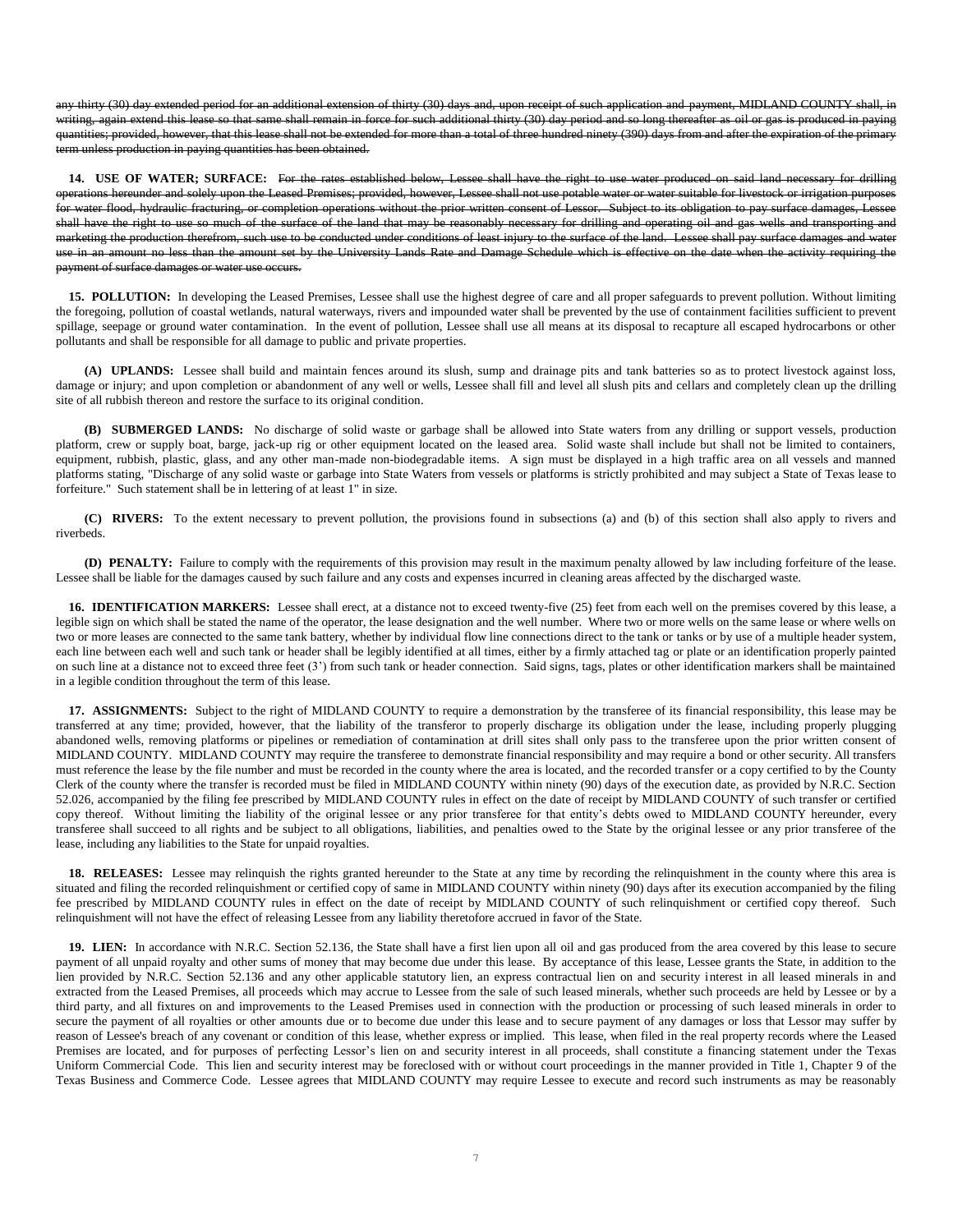necessary to acknowledge, attach or perfect this lien. Lessee hereby represents that there are no prior or superior liens arising from and relating to Lessee's activities upon the above-described property or from Lessee's acquisition of this lease. Should MIDLAND COUNTY at any time determine that this representation is not true, then MIDLAND COUNTY may declare this lease forfeited as provided herein.

 **20. FORFEITURE:** If Lessee shall fail or refuse to make the payment of any sum within thirty (30) days after it becomes due, or if Lessee or an authorized agent should knowingly make any false return or false report concerning production or drilling, or if Lessee shall fail or refuse to drill any offset well or wells in good faith as required by law and the rules and regulations adopted by MIDLAND COUNTY, or if Lessee should fail to file reports in the manner required by law or fail to comply with rules and regulations promulgated by MIDLAND COUNTY, the SLB or the Railroad Commission, or refuse the proper authority access to the records pertaining to operations, or if Lessee or an authorized agent should knowingly fail or refuse to give correct information to the proper authority, or knowingly fail or refuse to furnish MIDLAND COUNTY a correct log of any well, or if Lessee shall knowingly violate any of the provisions of this lease, or if this lease is assigned and the assignment is not filed in MIDLAND COUNTY as required by law, or if Lessee shall fail or refuse to execute and file a release as required under this lease and by GLO rules, the rights acquired under the entirety of this lease shall be subject to forfeiture by MIDLAND COUNTY, and it shall forfeit same when sufficiently informed of the facts which authorize a forfeiture, and when forfeited the area shall again be subject to lease to the highest bidder, under the same regulations controlling the original sale of leases. However, nothing herein shall be construed as waiving the automatic termination of this lease by operation of law or by reason of any special limitation arising hereunder. Forfeitures may be set aside and this lease and all rights thereunder reinstated before the rights of another intervene upon satisfactory evidence to MIDLAND COUNTY of future compliance with the provisions of the law and of this lease and the rules and regulations that may be adopted relative hereto.

#### 21. RIVERBED TRACTS: In the event this lease covers a riverbed, Lessee is hereby specifically granted the right of eminent domain and condemnation provided for in N.R.C. Sections 52.092-52.093.

 **22. APPLICABLE LAWS AND DRILLING RESTRICTIONS:** This lease shall be subject to all rules and regulations, and amendments thereto, promulgated by the Railroad Commission and MIDLAND COUNTY governing drilling and producing operations on State land (specifically including any rules promulgated that relate to payment of royalties, and auditing procedures, and shall be subject to all other valid statutes, rules, regulations, orders and ordinances that may affect operations under the provisions of this lease. Without limiting the generality of the foregoing, Lessee hereby agrees, by the acceptance of this lease, to be bound by and subject to all statutory and regulatory provisions relating to MIDLAND COUNTY's audit billing notice and audit hearings procedures. Said statutes are currently found at N.R.C. Sections 52.135 and 52.137 through 52.140. In the event this lease covers land franchised or leased or otherwise used by a navigation district or by the United States for the purpose of navigation or other purpose incident to the operation of a port, then Lessee shall not be entitled to enter or possess such land without prior approval as provided under Section 61.117 of the Texas Water Code, but Lessee shall be entitled to develop such land for oil and gas by directional drilling; provided, however, that no surface drilling location may be nearer than six hundred sixty feet (660') and special permission from MIDLAND COUNTY is necessary to make any surface location nearer than two thousand one hundred sixty feet (2,160') measured at right angles from the nearest bulkhead line or from the nearest dredged bottom edge of any channel, slip, or turning basin which has been authorized by the United States as a federal project for future construction, whichever is nearer.

23. REMOVAL OF EQUIPMENT: Upon the termination of this lease, Lessee has the duty to properly plug all wells and to remove all equipment, structures, machinery, tools, supplies and other items on the property and otherwise restore the property to the condition it was in immediately preceding issuance of the lease. If such is not completed within one hundred twenty (120) days of termination, a presumption shall arise that these items have been abandoned by the lessee or operator and MIDLAND COUNTY may exercise the State's rights pursuant to N.R.C. Section 51.302 *et seq.*

 **24. FORCE MAJEURE:** If, in the last year of the primary term or thereafter, Lessee is prevented from complying with any express or implied covenant of this lease, from conducting drilling operations thereon, or from producing oil and/or gas therefrom, after effort made in good faith, by reason of war, rebellion, riots, strikes, fires, acts of God or any order, rule or regulation of governmental authority, then while so prevented, Lessee's obligation to comply with such covenant shall be suspended upon proper and satisfactory proof presented to MIDLAND COUNTY (MIDLAND COUNTY should be notified within fifteen (15) days of any force majeure event) and accepted by MIDLAND COUNTY in support of Lessee's contention and Lessee shall not be liable for damages for failure to comply therewith; and this lease shall be extended while and so long as Lessee is prevented, by any such cause, from drilling, reworking operations or producing oil and/or gas from the Leased Premises. Lessee agrees to immediately notify MIDLAND COUNTY when the reason for force majeure has ceased. Notwithstanding anything contained herein to the contrary, this section is not applicable for wells being shut-in due to pipeline disruptions. See section 11.

 **25. LEASE SECURITY:** Lessee shall take the highest degree of care and all proper safeguards to protect said Leased Premises and to prevent theft of oil, gas, and other hydrocarbons produced from said lease. This includes, but is not limited to, the installation of all necessary equipment, seals, locks, or other appropriate protective devices on or at all access points at the lease's production, gathering, and storage systems where theft of hydrocarbons can occur. Lessee shall be liable for the loss of any hydrocarbons resulting from theft and shall pay MIDLAND COUNTY royalties thereon as provided herein on all oil, gas or other hydrocarbons lost by reason of theft.

 **26. REDUCTION OF PAYMENTS:** If, during the primary term, a portion of the land covered by this lease is included within the boundaries of a pooled unit that has been approved by the SLB in accordance with N.R.C. Sections 52.151-52.154, or if, at any time after the expiration of the primary term or the extended term, this lease covers a lesser number of acres than the total amount described herein, payments that are made on a per acre basis hereunder shall be reduced according to the number of acres pooled, released, surrendered, or otherwise severed, so that payments determined on a per acre basis under the terms of this lease during the primary term shall be calculated based upon the number of acres outside the boundaries of a pooled unit, or, if after the expiration of the primary term, the number of acres actually retained and covered by this lease.

 **27. SUCCESSORS AND ASSIGNS:** The covenants, conditions and agreements contained herein shall extend to and be binding upon the heirs, executors, administrators, successors or assigns of Lessee herein.

 **28. ANTIQUITIES CODE:** In the event that any feature of archeological or historical interest on Permanent School Fund Land is encountered during the activities authorized by this lease, Lessee will immediately cease activities and will immediately notify MIDLAND COUNTY and the Texas Historical Commission (P.O. Box 12276, Austin, TX 78711) so that adequate measures may be undertaken to protect or recover such discoveries or findings, as appropriate. Lessee is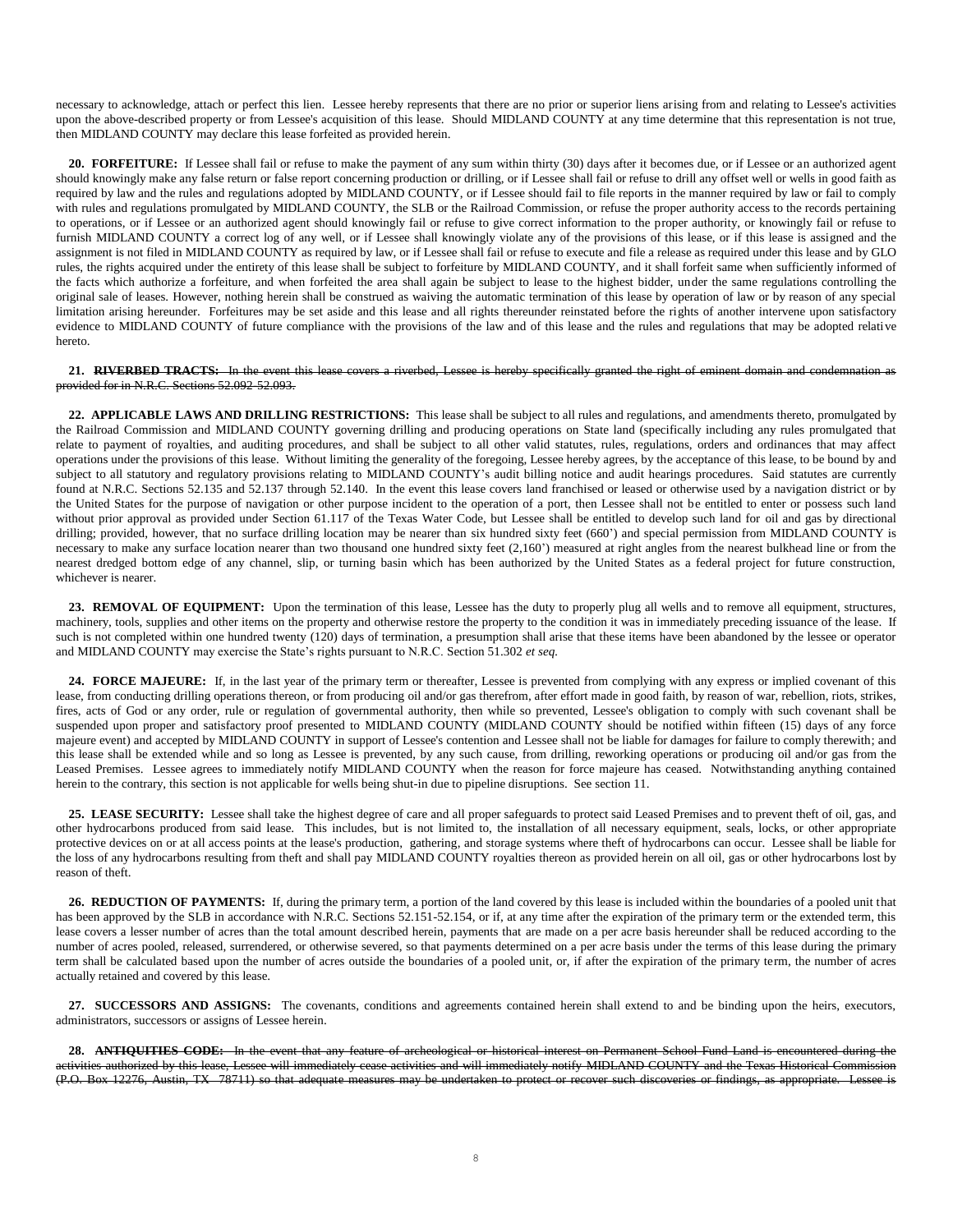expressly placed on notice of the National Historical Preservation Act of 1966 (PB-89-66, 80 Statute 915; 16 U.S.C.A. 470) and the Antiquities Code of Texas, Chapter 191 (Vernon 1993 & Supp. 1998). On state-owned land not dedicated to the Permanent School Fund, lessee shall notify the Texas Historical Comm breaking ground at a project location. An archaeological survey might be required by the Commission before construction of the project can comme event that any site, object, location, artifact or other feature of archaeological, scientific, educational, cultural or historic interest is encountered during the activities authorized by this lease, Lessee will immediately notify Lessor and the Texas Historical Commission so that adequate measures may be undertaken to protect ver such discoveries or findings, as appropriate.

 **29. VENUE:** Lessor and Lessee, including Lessee's successors and assigns, hereby agree that venue for any dispute arising out of a provision of this lease, whether express or implied, regarding interpretation of this lease, or relating in any way to this lease or to applicable case law, statutes, or administrative rules, shall be in a court of competent jurisdiction located in the county where venue is established pursuant to applicable statute, or, if no such venue is established by statute, then, at the election of Lessor, either in Travis County, Texas, or in the county where the Leased Premises are located.

#### **30. DEFINITIONS:**

- a. **"BTU"** means British thermal unit, which is the quantity of heat required to raise the temperature of one-pound avoirdupois of pure water from 58.5 degrees Fahrenheit (" $^{\circ}$ F") to 59.5 $^{\circ}$ F. An MMBtu is one million (1,000,000) British thermal units.
- b. **"Dry gas"** means a gas that contains less than or equal to seven (7) lbs of water per million standard cubic feet. The volume of Gas, on a Dry gas basis, shall be determined by mathematically removing the water vapor from Gas that is partially or fully saturated with water vapor at measurement conditions of flowing pressure and temperature. The total energy content of Gas shall be the product of multiplying the volume of Gas, on a Dry gas basis, times the heating value per unit volume, in Btu/SCF, on a Dry gas basis, at the same base temperature and base pressure.
- c. **"Gas"** means methane and other gaseous hydrocarbons, including gaseous combustible, noncombustible, and inert elements, compounds, components or mixtures thereof, and liquefiable hydrocarbons in the vapor stream. Gas volumes shall be calculated and reported, at the option of Lessor, in standard cubic feet (SCF), one thousand (1,000) standard cubic feet of gas (MSCF), or one million (1,000,000) standard cubic feet of gas (MMSCF).
- d. **"Gross Heating Value or BTU Content"** means the energy per unit volume represented by the number of BTUs produced by the complete combustion of one standard cubic foot of Gas (excluding hydrogen sulfide) at a temperature base of sixty degrees  $(60^{\circ}F)$  Fahrenheit and pressure base of 14.65 pounds per square inch absolute.
- e. **"Gross Production"** means all gas and fluids brought from underground up to and through the well head, and includes: (i) all hydrocarbons produced in liquid form as oil or condensate at the well head and also all condensate, distillate, and any other liquid hydrocarbons recovered from oil, condensate, or gas run through a separator or other equipment; (ii) all hydrocarbons and gaseous substances not in liquid form produced from any well; and (iii) natural gasoline or liquid hydrocarbons, carbon dioxide, carbon black, sulfur or any other products produced or manufactured from any gas or liquid. The gross production volumes of oil, condensate, and gas includes all sales, custody transfer dispositions, and/or stored volumes and all non-sales disposition volumes, including but not limited to, lease use, fuel, vent, flare, spills, uncontrolled releases, theft, and any other loss. The gross production of gaseous hydrocarbons shall be adjusted and reported in MMBTUs.
- f. **"Market Value"** means the greatest of (i) the highest posted price, plus premium, if any, offered or paid for oil, gas, condensate, distillate, other hydrocarbons, or any Other Products produced or manufactured from the Oil or Gas, of similar characteristics and type in the general area, (ii) the prevailing market price thereof in the general area, (iii) the proceeds of the sale thereof, or (iv) the highest value reasonably available to Lessee. The proceeds of sale shall include the total value accruing to the Lessee from the sale or use of the production, including proceeds and any other thing of value received by Lessee or the operator.
- g. **"Marketable"** means that sufficient infrastructure is in-place or installed to allow for the sale or delivery of merchantable Oil and/or Gas into the custody of an authorized carrier, receiving agency, or party.
- h. **"Merchantable"** means (i) with respect to Gas, a gas that is commercially free of dust, sand, dirt, gum-forming constituents, natural gasoline, liquid hydrocarbons, water, inerts, and any other substances that may become separated from the gas during handling thereof and may be injurious to utility facilities, industrial, commercial, and/or residential users that would cause the gas to be unmarketable or require additional treating and/or processing to be ready for use and consumption (sale and use), and (ii) with respect to Oil, a crude oil, condensate, and other liquid hydrocarbons recovered in liquid form from any hydrocarbon production (oil or gas) produced on or from the Leased Premises that is suitable for normal refinery processing, sufficiently free of foreign contaminants or chemicals, and meets the appropriate pipeline or truck haul specifications for sediment and water.
- i. **"Natural Gas Liquids (NGLs)"** means those hydrocarbons liquefied, removed, recovered, or condensed from natural gas at the surface in field production facilities as oil or condensate or in natural gas processing plants as oil or stabilized condensate and as raw mix liquids prior to separation down to their base components. Natural gas liquids that are not recovered or removed as condensate in plant systems located on or off the Leased Premises or in a Processing Plant consist of either: (i) Raw Mix, or (ii) component plant products consisting of merchantable and marketable commercial grades and/or blends of each of the individual components, after fractionation, of ethane, propane, iso-butane, normal butane, and natural gasoline that include pentanes plus (iso-pentane, normal pentane and hydrocarbon components of higher molecular weight).
- j. **"Non–Processed Gas"** means all hydrocarbons and gaseous substances not defined as oil, that are not processed in plant systems located on or off the Leased Premises or in a Processing Plant to remove or extract Natural Gas Liquids to produce a Pipeline-Quality Natural Gas or Residue Gas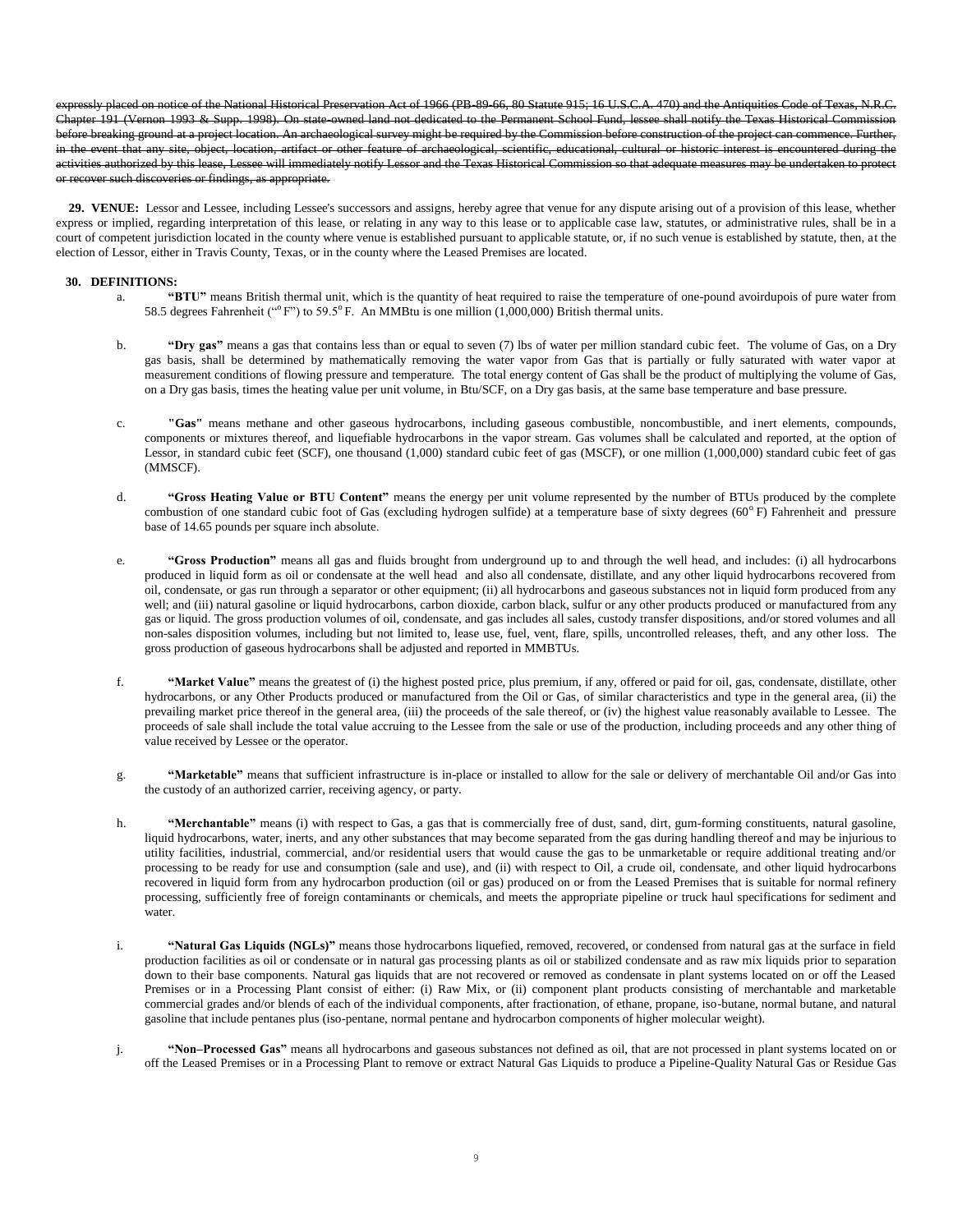(although the term includes such substances that have been removed from the Gas that include, but are not limited to, carbon dioxide, sulphur, water, or any other constituent or component necessary to produce a Pipeline-Quality Natural Gas ).

- k. **"Oil"** means all hydrocarbons produced in a liquid form at the mouth of the well and also all condensate, distillate and other liquid hydrocarbons recovered in liquid form from any hydrocarbon production (oil or gas) produced on or from the Leased Premises when run through a separator or other equipment that is stored at pressures less than or equal to 15 pounds per square inch gauge, and that is not extracted in the form of Raw Mix in plant systems located on or off the Leased Premises or in a Processing Plant prior to fractionation. All Oil volumes shall be corrected from the measurement condition to report the produced volume of Oil in Stock Tank Barrels at Stock Tank Conditions per the applicable API MPMS standards.
- l. **"Pipeline-Quality Natural Gas"** means a natural gas that is merchantable and marketable that meets an interstate or intrastate transmission company's minimum specifications with respect to (i) delivery pressure,(ii) delivery temperature, (iii) BTU content, (iv) mercaptan sulfur, (v) total sulfur, (vi) moisture and/or water content, (vii) carbon dioxide, (viii) oxygen, (ix) total inerts (the total combined carbon dioxide, helium, nitrogen, oxygen, and any other inert compound percentage by volume), (x) hydrocarbon dew point limits, (xi) merchantability, (xii) content of any liquids at or immediately downstream of the delivery point into a pipeline, and (xiii) interchangeability with the typical composition of the gas in the pipeline with respect to the following indices: Wobbe Number, Lifting Index, Flashback Index, and Yellow Tip Index per AGA Bulletin No. 36.
- m. **"Processed Gas"** means natural gas processed in a Processing Plant(s) located on or off the Leased Premises where Gas is processed to remove or extract liquefiable hydrocarbons or Raw Mix from the natural gas stream to produce a Pipeline-Quality Natural Gas or Residue Gas, NGLs, and other products, and as used herein includes the Residue Gas, the Raw Mix (and resulting NGLs), and other products.
- n. **"Processing Plant"** means plant systems, located on or off the Leased Premises, that include a gas processing plant, natural gasoline plant, gasoline plant, or other plant where raw unprocessed natural gas is processed to remove or extract Raw Mix from the natural gas stream to produce a Pipeline-Quality Natural Gas or Residue Gas and other products, and the Raw Mix is then either (i) separated by fractionation down to its base components prior to storage and/or transport that meets or conforms to all applicable Gas Processors Association (GPA) Standards and/or Specifications for the commercial sale of each liquefiable hydrocarbon product, or (ii) transported to another plant for separation down to its base components by fractionation prior to storage and/or transport for the commercial sale of each liquefiable hydrocarbon product. Any deductions, costs, or processing fees associated with the removal or recovery of Natural Gas Liquids is strictly limited to only that part of any Processing Plant or facility where Raw Mix is recovered, and if applicable at that plant, also fractionated to their component parts.
- o. **"Raw Mix"** means a mixture of Natural Gas Liquids (NGLs) that has a true vapor pressure greater than fifteen (15) pounds per square inch gauge at 100 degrees Fahrenheit (°F) prior to separation down to its base components by fractionation, typically consisting of a mixture of liquefiable hydrocarbons, including but not limited to, the natural gas liquids ethane, propane, iso-butane, normal butane, and natural gasoline that include pentanes plus (iso-pentane, normal pentane and hydrocarbon components of higher molecular weight).
- p. **"Ready for Sale and Use"** means the following:
	- i. **For Oil:** Oil that is merchantable and marketable and otherwise in a condition such that the Oil is suitable for transfer of ownership and will be accepted by a purchaser under a sales contract typical for the field or area.
	- ii. **For Non-Processed Gas:** A Pipeline-Quality Natural Gas that is merchantable and marketable and otherwise in a condition suitable for transfer of ownership such that the natural gas or other gas product will be interchangeable with and accepted by a purchaser under an interstate and/or intrastate gas sales contract typical for the field or area for use by an industrial, commercial, and/or residential user.
	- iii. **For Residue Gas**: A Pipeline-Quality Natural Gas at the tailgate of the only or last stage of gas processing to remove Natural Gas Liquids that is merchantable and marketable and otherwise in a condition suitable for transfer of ownership such that the natural gas or other gas product will be interchangeable with and accepted by a purchaser under an interstate and/or intrastate gas sales contract typical for the field or area for use by an industrial, commercial, and/or residential user.
	- iv. **For Natural Gas Liquids:** (A) merchantable and marketable Raw Mix at the point sold as such to a third party at arms' length, or (B) merchantable and marketable Natural Gas Liquids at the tailgate of a Processing Plant after fractionation that are suitable for transfer of ownership that will be interchangeable with and accepted by a purchaser for sale or use by an industrial and/or commercial user.
	- v. **For Other Products:** Products that are in a condition that will be accepted by a purchaser under a sales contract typical for the field or area for use by an industrial or commercial user.
- q. **"Residue Gas"** means (i) the material that remains after a separation, treatment, or gas conditioning process, and (ii) that gas remaining after the recovery of Natural Gas Liquids to produce a Pipeline-Quality Natural Gas. If the gas is processed to remove liquefiable hydrocarbons in a series of Processing Plants, then the Residue Gas is that gas remaining after the recovery of Natural Gas Liquids to produce a Pipeline-Quality Natural Gas at the last Processing Plant in the series.
- r. **"Stock Tank Barrel"** means the volume of liquid hydrocarbons that is equivalent to the volume of forty-two (42) U.S. gallons at atmospheric pressure and 60 °F.